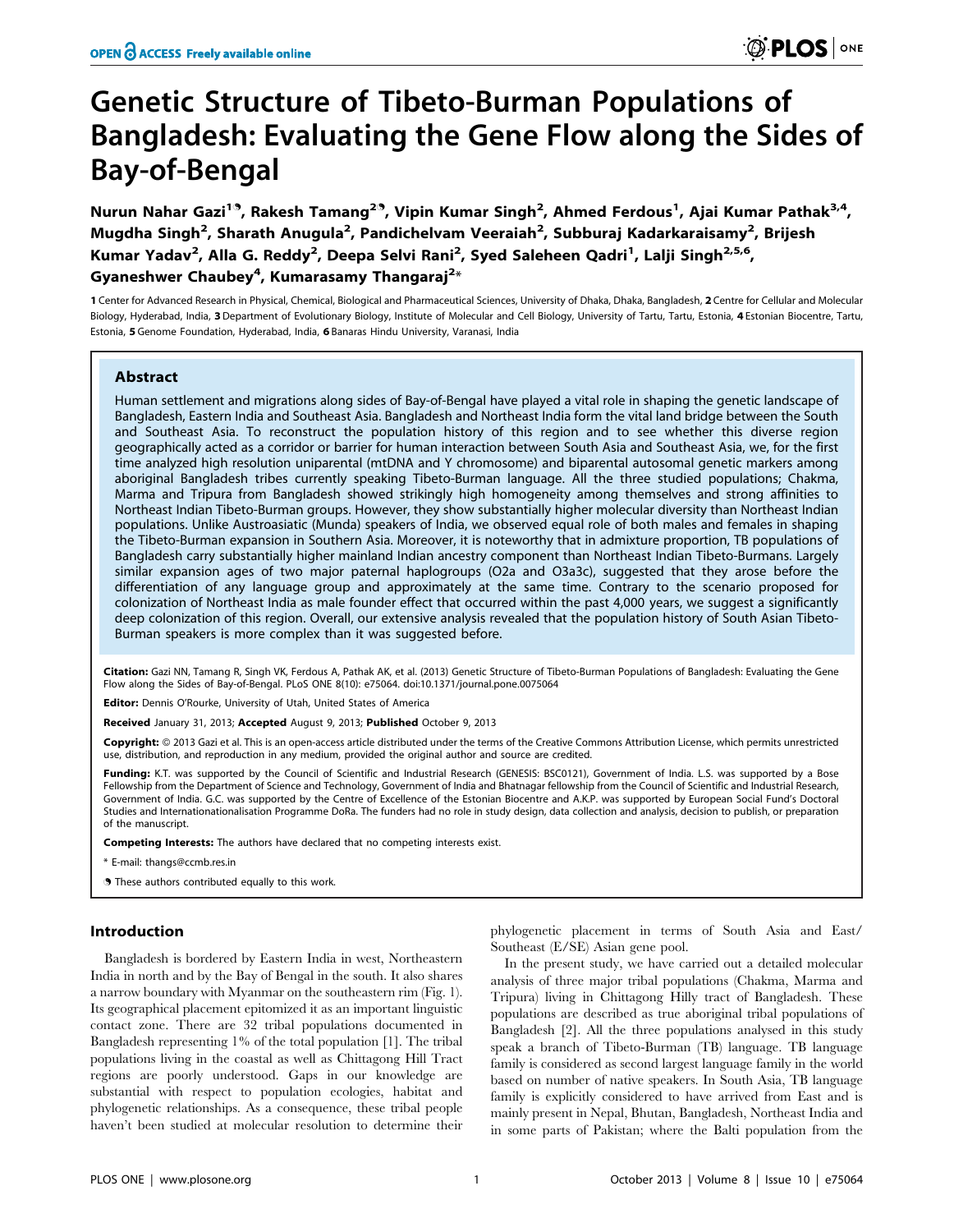Karakoram Mountains speaks a TB branch [3]. It has been speculated that the TB language family originated in China and spread from the Yellow river of China into Myanmar and the greater Himalayan region [3]. The overwhelming majority of languages spoken in the greater Himalayan fringes belong to this language family. The internal classification of TB is still controversial [4] and needs a thorough vocabulary and lexical reconstructions. Genetic studies on limited populations of this group however, suggests their recent migration from East to Indian subcontinent [5–7].

The aim of this study was to trace footprints of initial Paleolithic colonization and the much later Neolithic expansion of populations among the aboriginal tribal populations living in Chittagong Hill Tract region of Bangladesh. We also assessed whether South Asian TB speaker's genetic variation was structured by the language or by their geographical placement. We also examined the relationships of the studied populations with Indian, Southeast Asian TB and other linguistic groups.

## Results and Discussion

#### Highly permeable maternal boundaries

Marma and Tripura populations share high frequency of Indian and low frequency of East Asian specific maternal haplogroups, than Chakma (Table 1). East Asian specific Haplogroup F1 was observed highest among all the studied populations (Table 1 and Table S1), and shared their closest haplotypes with Northeast Indian populations. In contrast to the high endogamy observed among other Indian populations [8–12], the massive haplogroup sharing among all the three populations suggest that the maternal boundaries in this region is highly permeable (Table 1).

The haplotype based comparison with neighboring Indian and Southeast Asian populations showed a closest match with

Northeast India, implying their close genetic connection (Table S1). The haplotype diversity is highest among Marma, followed by Tripura and Chakma (Table 1). To see whether the Indian or the East Asian-specific haplogroups have higher diversity in this region, we have calculated the haplotype diversity of the HVS-I haplotypes from the aggregate data of the three populations. Indian-specific haplogroups have moderately higher haplotype diversity 0.989 (95% CI: 0.995, 0.983) than the East Asian-specific haplogroups 0.972 (95% CI: 0.975, 0.969), suggesting that the Indian-specific haplogroups were likely to be present before the geneflow from the East. However, high haplotype diversity may not always be a reflection of older lineages [13], and as this region share land borders from Northeastern as well as Eastern India, with a caution it could also be a consequence of repeated gene flow from two diverse sources and same explanation also applies to the East Asian maternal diversity of this region.

To learn more about the maternal relation of studied tribal populations with the neighboring populations, we performed Principal Component Analysis (PCA). PC1 was basically segregating Indian and E/SE Asian populations, while PC2 was setting apart loosely packed Indian and TB populations of Bangladesh from E/SE Asians and Indian groups (Fig. 2a). All the studied populations cluster tightly with one another and loosely with other Indian TB populations. In a geographical comparison, the Tibeto-Burman populations of Bangladesh remained closer to E/SE Asian cluster than Indian cluster.

## Paternal Ancestry of Bangladeshi tribal populations

To gain insight into their paternal gene pool, we have analyzed Y chromosomal data from 89 Chakma, 60 Marma and 88 Tripura individuals. Over 35 biallelic markers and 17 short tandem repeats (STRs) loci were genotyped to produce a high-resolution dataset of



Figure 1. Map of Bangladesh showing the sampling area and suggested geneflow from different directions. doi:10.1371/journal.pone.0075064.g001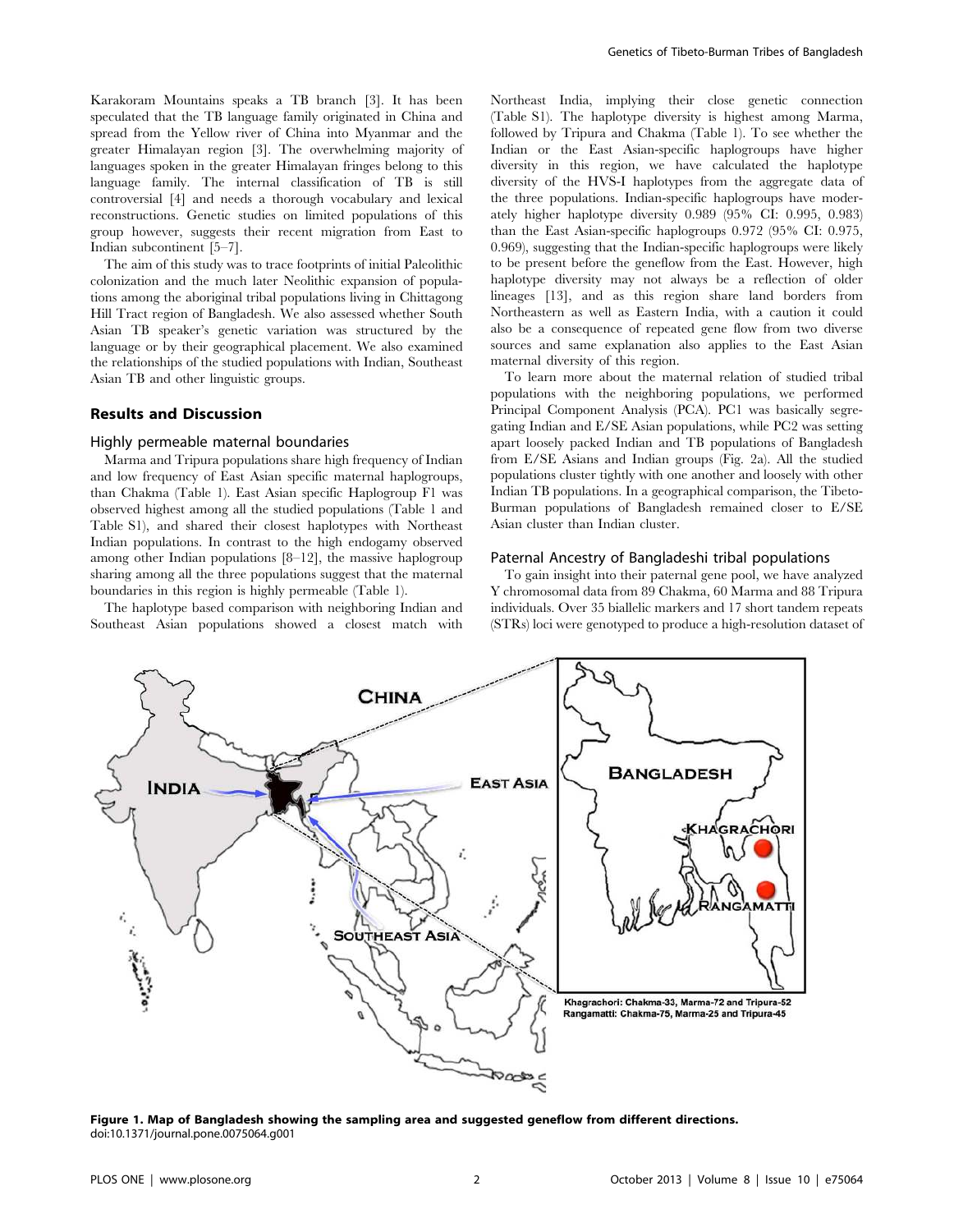| mtDNA                                 |                |                |            |      |             |       |      |      |            |             |                 |            |                 |            |                 |                  |           |            |           |
|---------------------------------------|----------------|----------------|------------|------|-------------|-------|------|------|------------|-------------|-----------------|------------|-----------------|------------|-----------------|------------------|-----------|------------|-----------|
| Population                            | r,             | ⋖              | <b>A10</b> | 84   | Ū           | ð,    | 50   | ш    | E          | G2a         | G               | Σ          | M <sub>10</sub> | M12        | M <sub>13</sub> | M <sub>18</sub>  | <b>SZ</b> | <b>M20</b> |           |
| Chakma                                | 108            | 0.01           | 0.01       |      |             | 0.03  | 0.05 |      | 0.20       | 0.02        | 0.01            | 0.07       |                 | 0.02       | 0.04            | 0.01             | 0.02      | 0.04       |           |
| Marma                                 | 57             | 0.02           |            | 0.01 | 0.01        |       | ï    | ï    | 0.12       | 0.06        | 0.01            | 0.11       | 0.03            | ï          | 0.05            |                  | ï         | 0.12       |           |
| Tripura                               | 56             | 0.01           | ï          | ï    | ï           | ı     | ï    | 0.02 | 0.24       | ï           | 0.01            | 0.12       | 0.01            | ï          | 0.04            | 0.01             | ï         | 0.03       |           |
| Population                            | r,             | M25            | ΣM         | M33  | <b>M33c</b> | M4'67 | M47  | M48  | M49a       | <b>M49c</b> | Μ5              | <b>N51</b> | M5a             | <b>M60</b> | <b>M61</b>      | M62              | ZN        | <b>M72</b> |           |
| Chakma                                | $\frac{8}{2}$  | 0.01           | ï          | ï    | ï           | ï     | ï    | ï    | ï          | 0.01        | 0.02            | 0.01       | 0.02            | ï          | 0.02            | ï                | 0.01      | ï          |           |
| Marma                                 | 57             | 0.02           |            | 0.01 | 0.01        | 0.01  | 0.01 | í.   | 0.05       |             |                 | í.         | 0.02            | 0.01       |                 |                  |           |            |           |
| Tripura                               | 56             | ï              | 0.05       | ï    | 0.01        | ï     | ï    | 0.01 | 0.08       | 0.02        | 0.01            | ï          | 0.01            | ï          | ï               | 0.01             | ï         | 0.02       |           |
| Population                            | r,             | M74            | M75        | M7b  | M7c3a       | М8    | M8a  | M9a  | <b>N21</b> | $\alpha$    | R22             | R3         | <b>R31a</b>     | R9b        | N               | $\Rightarrow$    | 5         | ₹          | Hgp. Div. |
| Chakma                                | $\frac{80}{2}$ | 0.07           | í,         | 0.01 | 0.06        | 0.03  | ï    | 0.04 |            | 0.04        | 0.06            | Î,         | 0.03            | 0.04       | 0.03            |                  |           |            | 0.9858    |
| Marma                                 | 50             | $\overline{1}$ | ï          | 0.06 | 0.06        |       | 0.02 |      | ï          | 0.01        | 0.06            | ï          | ï               | 0.02       | 0.04            | 0.01             | ï         | 0.01       | 0.9933    |
| Tripura                               | 50             | 0.03           | 0.01       | 0.01 | 0.05        | ı     | 0.01 | 0.03 | 0.01       | 0.01        | 0.03            | 0.01       | 0.02            | 0.03       | ï               | ı,               | 0.02      | ï          | 0.9871    |
| Y chromosome                          |                |                |            |      |             |       |      |      |            |             |                 |            |                 |            |                 |                  |           |            |           |
| Population                            | z              | Ü              | $\Omega$   | щ    | 5           | ₹     | ┙    | g    | n<br>Z     | $\circ$     | O <sub>2a</sub> | ő          | O3a3c           | Δ.         | E               | R <sub>1a1</sub> | R2        | Hgp. Div.  |           |
| Chakma                                | 89             | 0.01           | 0.01       | 0.02 | 0.01        |       |      | l,   | 0.07       | 0.06        | 0.16            | 0.01       | 0.42            | 0.15       | 0.07            | 0.01             | 0.01      | 0.7763     |           |
| Marma                                 | <b>S</b>       | 0.03           | 0.02       | ï    | ï           | 0.02  | 0.05 | 0.02 | ï          | 0.03        | 0.17            | 0.03       | 0.50            | 0.07       | ï               | 0.03             | 0.03      | 0.7232     |           |
| Tripura                               | 88             | 0.03           | 0.01       | 0.03 | 0.02        | 0.02  | 0.07 | ı,   | 0.05       | ĭ.          | 0.18            | 0.09       | 0.35            | 0.07       | 0.03            |                  | 0.03      | 0.8268     |           |
| doi:10.1371/journal.pone.0075064.t001 |                |                |            |      |             |       |      |      |            |             |                 |            |                 |            |                 |                  |           |            |           |

Table 1. mtDNA and Y chromosome haplogroup frequencies among the tribal populations of Bangladesh. Table 1. mtDNA and Y chromosome haplogroup frequencies among the tribal populations of Bangladesh.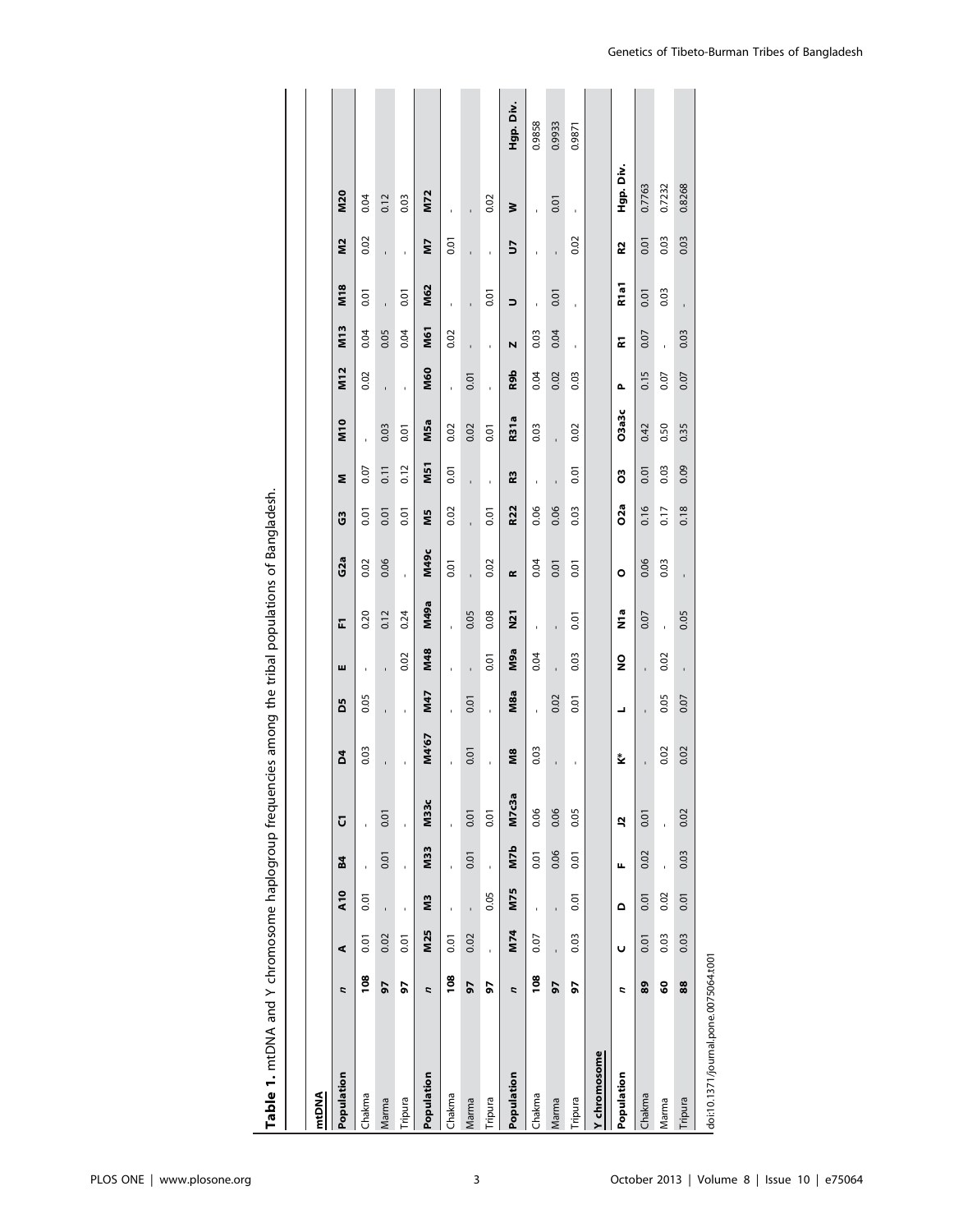

Figure 2. PCA plots constructed on the basis of (a) mtDNA haplogroup frequencies and (b) Y chromosome haplogroup frequencies. doi:10.1371/journal.pone.0075064.g002

Y chromosomes from these groups. We observed considerable differences in Indian specific NRY haplogroup frequencies among the three groups, Chakma has the least, while Tripura has the highest Indian-specific haplogroups (Table 1). More than 60% of the individuals from all the three tribal populations are skewed towards Southeast Asian-specific haplogroups O2 and O3 (Table 1). All populations had high to moderate frequencies of C, D, O2a1, O3, P and R2 haplogroups.

Notably, none of the studied populations carry Indian-specific Paleolithic haplogroup H or any of its branches (Fig. S1), which is also reported in East and Southeast Asia among Balinese, Tibetans, Mongolians, Cambodians and Laosians [14,–17]. Unlike haplogroup H, haplogroup P that has unknown origin is substantially present among all the three studied populations (Table 1), and also reported in the adjoining regions [18]. A detailed phylogeographic study of haplogroup P would throw more light about its origin and expansion in this region. In spite of sharing a larger gene pool with TB populations of Northeast India, in the wider geographical context, the paternal haplogroup frequency distribution among TB tribes of Bangladesh exhibits a unique trend of haplogroup composition, e.g., the occurrence of Indian specific haplogroups L and E/SE Asian specific haplogroup NO, which are completely absent among Northeast Indian populations (Fig. S1), thus indicating geneflow from three distinct directions (Fig. 1).

Similar to mtDNA PCA, in Y chromosome haplogroup based PCA, PC1 differentiates Indian with E/SE Asian clusters, while, PC2 sets apart Indian-Indian and E/SE Asian-E/SE Asian populations (Fig. 2b). The Bangladeshi TB populations cluster together with E/SE Asian specific group along with Indian TB speakers. This is due to overwhelming majority of East Asianspecific haplogroups in these populations (Table 1). Indian Indo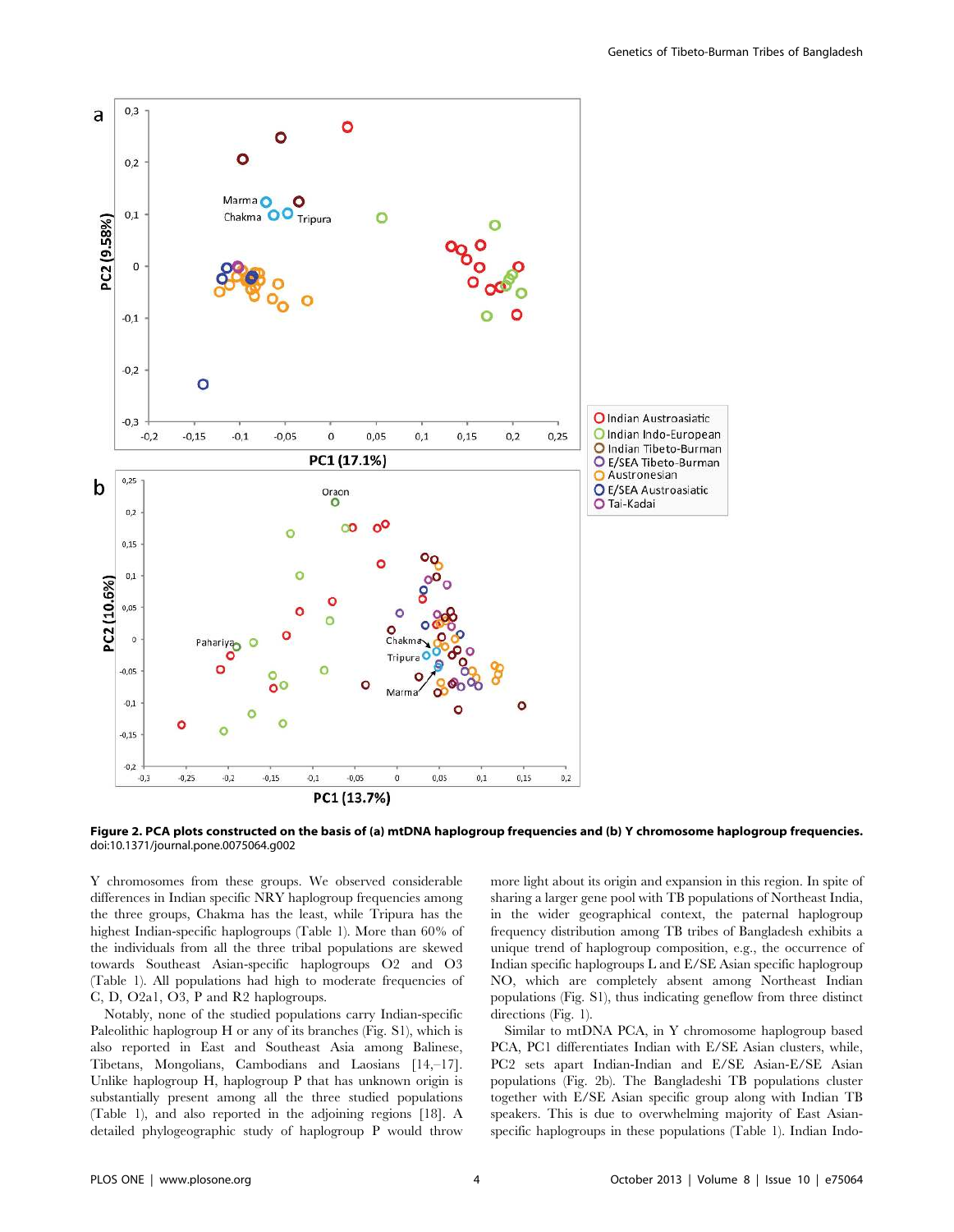European and Dravidian populations follow their geographical placement in the plot rather than their language affiliation. Unlike the Munda speakers of India where male mediated migration from Southeast Asia shaped the current landscape of their gene pool, among South Asian TB the presence of frequent East Asian maternal and paternal haplogroups suggest that both males and females played largely equal roles in TB expansion in Southern Asia.

To assess whether geography or linguistic affiliation was a better predictor of genetic variation, we conducted AMOVA analysis (Table 2). We noted that the variation among groups was not significant, and among population within-group variation was high. When the data were clustered by linguistic affiliation, among group variation rose to 18%, whereas the among population within-group value fell to about 4% (Table 2). This finding suggested that their paternal genetic history is structured along linguistic instead of geographic lines.

# High Diversity and Deep coalescent expansion ages of founder haplogroups

Because variation accumulates with time, a relative chronology can be constructed by assessing haplogroup STR variance, haplotype diversity (HD),  $\rho$  (rho), and mean pairwise differences (MPD) (Table 3, and Tables S2 and S3). We noted the highest diversity of haplogroup O2a1 than N1a, NO and O3a2c1 haplogroups. Consistently Chakma had greater diversity than Marma and Tripura (Table 3). In the NETWORK analysis of 15 STRs, most of the haplotypes were unique and dispersed among longer branches of network, except three pairs of shared haplotypes of Tripura (Fig. S2).

To compare them with the surrounding populations, we have redone NETWORK analysis of O2a1 and O3a2c1 haplogroups based upon common STRs from published sources [14,19]. In haplogroup O2a1, the Bangladeshi TB populations form their own cluster and share some of their haplotypes with the Khasi population of Meghalaya, which speaks Khasi-Asalian branch of Austroasiatic language (Fig. 3a). The sharing of common haplotypes with Khasi advocates a recent geneflow beyond the borders of language. For a wider geographical coverage, we pulled all Bangladeshi TBs into a single group and reduced the number of common STRs to eight (Fig. S3). All the Bangladeshi individuals form their own cluster with Indian TB populations rooting out from Southeast Asian Island haplotype. In haplogroup O3a2c1, most of the Bangladeshi TB populations largely allocate their branches or haplotypes with Indian TB haplotypes (Fig. 3b).

The coalescent ages of haplogroups O2a1 and O3a2c1 were almost similar ranging between 14 and 18 Kya (Table S2), suggested that they arose before the differentiation of any language group and approximately at the same time. Contrary to the scenario proposed for colonization of northeast India as male founder effect have occurred within the past 4,000 years [6], we

suggest a significantly deep colonization of this region. STR haplotypes of haplogroups O2a1 and O3a2c1 showed the greatest variance and age estimates among Southeast Asians, moderate values among Bangladeshi aboriginal tribal and the lowest values in the Indians (Table S2), thus forming a east to west gradient of O2a1 and O3a2c1 diversity and determine the directionality of movement by bearers of O2a1 and O3a2c1 Y chromosomes. This trend of slightly decreasing values from east to west suggests an origin for O2a1 and O3a2c1 in the Southeast Asia and its dispersal through an westward expansion minimum with two different waves – first the Austroasiatic speakers carrying O2a1 (likely without O3 lineage) and second Tibeto-Burman containing O3 and O2a1 lineages.

# Higher Indian ancestry component than Northeast Indian populations

To see the population structure and ancestry components among the studied population and surrounding groups, we have studied previously used 50 Ancestry Informative Markers (AIMs) [12,20] and combined them with the same numbers of markers extracted from the literature [21,22]. Four markers failed from the 99% quality control, therefore, we have used 46 AIMs for further analysis. The pairwise Fst among studied population showed a consistent pattern for all the studied loci (Table 4). Chakma and Tripura share the maximum genetic similarity while, Marma and Tripura were having highest Fst value. The Bangladeshi TB populations showed a closer affinity with Northeast Indian as well as East Asian populations (Fig. 4a and Table S4). The PCA with Indian and East Asian populations placed the Bangladeshi and Indian TB populations together with East Asians, however, there were some individuals of Tripura and Marma falling in India cluster (Fig. 4b). The STRUCTURE analysis of the studied populations in the context of rest of the world showed two major shared components among the studied populations (Fig. 4c). First shared component was higher among Indian populations, while the second was specific to East Asians. It was intriguing that the Bangladeshi TB populations were carrying substantially higher Indian ancestry component than the Northeast Indian TB populations, suggesting that the primary genetic structure of Bangladeshi populations was likely made up of the similar gene pool as Indian, which was further electroplated by the TB expansion.

In conclusions, our extensive analysis on uniparental and biparental markers led to the more precise identification of Indian and E/SE Asian haplogroups among Bangladeshi aboriginal tribal populations and a better understanding of the extent of ancient and recent admixtures. We present substantial evidence for multiple genetic strata that arose likely through a series of distinct migratory processes. In contrast to Indian context, where gene is highly correlated with geography, we found that the Northeast Indian and Bangladeshi landscape is associated with language. The post-Neolithic incursions make a major impact on the

|  |  | Table 2. Analysis of molecular variance (AMOVA). |  |  |
|--|--|--------------------------------------------------|--|--|
|--|--|--------------------------------------------------|--|--|

| Grouping (number of groups) | <b>Among groups</b> | Among populations within groups | <b>Within populations</b> |
|-----------------------------|---------------------|---------------------------------|---------------------------|
| Language (5)                | 17.9                | 3.8                             | 78.3                      |
| Geography (5)               | J.I                 | 29.3                            | 67.6                      |

The language groups used for the analysis were Indo-European, Dravidian, Austroasiatic, Tibeto-Burman and Austronesian, while, geography was divided in to East Asia, Southeast Asia, Northeast India, East Bengal and West Bengal. All p-values were significant (P<0.05) except for the Among groups-geography (3.1; p = 0.12). doi:10.1371/journal.pone.0075064.t002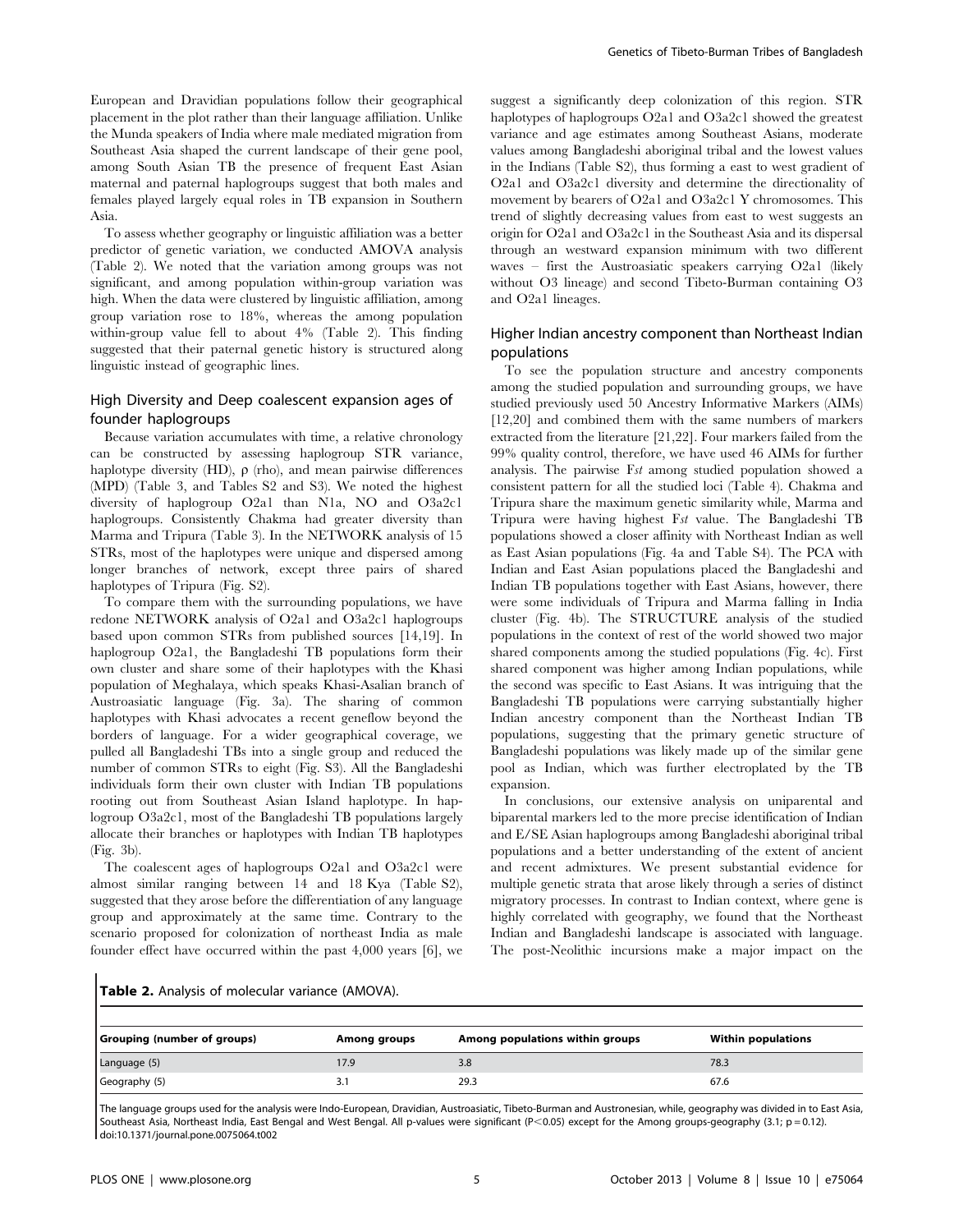Table 3. Y-STR Diversity estimates of major haplogroups.

| Haplogroup       | Population(s)        | $\mathbf n$    | h              | <b>HD</b>         | <b>MPD</b>         | Variance | Age (Kya) | SD (Kya) |
|------------------|----------------------|----------------|----------------|-------------------|--------------------|----------|-----------|----------|
| N1a              | Chakma               | 4              | $\overline{4}$ | $1.000 \pm 0.177$ | $7.500 \pm 4.441$  | 0.35     | 11.47     | 2.42     |
| l N1a            | Tripura              | $\overline{2}$ | $\overline{2}$ | $1.000 \pm 0.500$ | $5.000 \pm 3.873$  | 0.27     | 4.83      | 2.48     |
| N <sub>1</sub> a | Chakma+Tripura       | 6              | 6              | $1.000 \pm 0.096$ | $6.467 \pm 3.567$  | 0.30     | 11.67     | 2.92     |
| <b>NO</b>        | Chakma+Marma+Tripura | 3              | 3              | $1.000 \pm 0.272$ | $7.667 \pm 4.928$  | 0.29     | 9.66      | 1.75     |
| O <sub>2</sub> a | Chakma               | 6              | 6              | $1.000 \pm 0.096$ | $8.400 \pm 4.537$  | 0.37     | 12.68     | 1.54     |
| O <sub>2</sub> a | Marma                | 9              | 9              | $1.000 \pm 0.052$ | $7.556 \pm 3.896$  | 0.35     | 15.82     | 2.65     |
| O <sub>2</sub> a | Tripura              | 10             | 10             | $1.000 \pm 0.045$ | $7.889 \pm 4.011$  | 0.38     | 15.22     | 2.52     |
| O <sub>2</sub> a | Chakma+Marma+Tripura | 25             | 25             | $1.000 \pm 0.011$ | $7.717 \pm 3.720$  | 0.38     | 16.23     | 2.01     |
| O3a3c            | Chakma               | 16             | 16             | $1.000 \pm 0.022$ | $7.192 \pm 3.558$  | 0.35     | 15.55     | 2.18     |
| O3a3c            | Marma                | 14             | 14             | $1.000 \pm 0.027$ | $6.693 \pm 3.359$  | 0.30     | 13.11     | 2.28     |
| O3a3c            | Tripura              | 15             | 12             | $0.971 \pm 0.033$ | $6.715 \pm 3.355$  | 0.35     | 15.30     | 2.84     |
| <b>O3a3c</b>     | Chakma+Marma+Tripura | 45             | 42             | $0.997 + 0.006$   | $7.188 \pm 3.4328$ | 0.38     | 15.94     | 2.14     |

doi:10.1371/journal.pone.0075064.t003

composite gene pool of the studied tribal populations, consistent with the genetic impact of the language. In addition, by generating well resolved mtDNA and Y chromosomal lineages, we were able to detect the directional geneflow and their conglomerisation from east and west of Bangladesh.

# Methods

# Sampling

About 5 ml blood samples were collected from each individual belonging to three tribes (108 Chakma, 97 Marma and 97 Tripura) from Rangamatti and Khagrachori regions of Chittagong Hill Tract in Bangladesh. All the three populations are contributed



Figure 3. Unrooted phylogenetic network of a) haplogroups M95-O2a1; b) haplogroup M134-O3a2c1. The network was constructed using a median-joining algorithm as implemented in the Network 4.6.0 program. The size of the circles is proportional to the number of samples. doi:10.1371/journal.pone.0075064.g003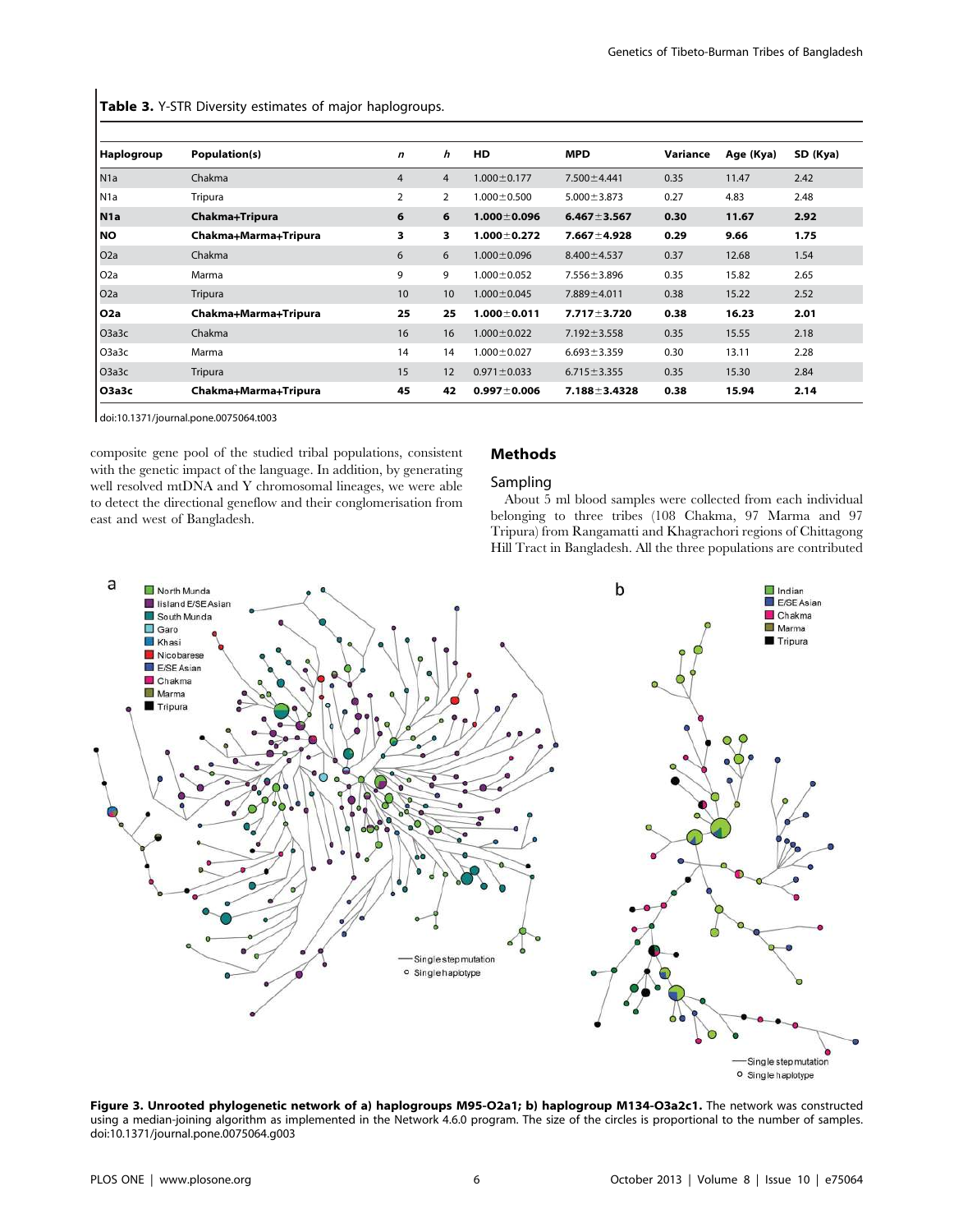

Figure 4. Autosomal Analysis. a) Heat map of pairwise Fst of Bangladeshi tribal groups, in comparison with Indian and East Asian populations; b) PCA of Indian, East Asian and Bangladeshi groups. PC analysis was carried out using smartpca program (with default settings) of the EIGENSOFT package, PC1 represent 2.1%, while PC2 shows 1.7% of variations; c) Bar plot displays individual ancestry estimates for studied populations from a structure analysis by using STRUCTURE with  $K = 4$ . doi:10.1371/journal.pone.0075064.g004

by these two places together (Fig. 1). These are major tribal groups inhabited in Bangladesh and represent approximately 90% of the total tribal population of Bangladesh. The sampling was done with an interview protocol that involved the queries pertaining to name of the tribe which they belonged, place of their ancestor, any oral history about their ancestry, etc. The related individuals with similar family background were avoided. This project was approved by the Institutional Ethical Committee of the Centre for Advanced Research in Sciences, University of Dhaka,

| <b>Table 4.</b> Mean pairwise Fst values for various loci between |  |  |
|-------------------------------------------------------------------|--|--|
| studied populations.                                              |  |  |

| <b>Autosomes</b> |
|------------------|
|                  |
|                  |
|                  |
|                  |

doi:10.1371/journal.pone.0075064.t004

Bangladesh and the Centre for Cellular and Molecular Biology-CSIR, Hyderabad, India. The informed written consent was obtained from all the volunteers who participated in this study.

#### Genotyping

Over 32 Y chromosome biallelic markers from previously published dataset [23] were used in this study for assigning the haplogroup to each individual. A battery of 17 Y-STRs loci were amplified using Y-filer® kit (Applied Biosystems, Foster City, USA) in reaction volumes of 10  $\mu$ l with 1 U of AmpliTaq Gold® DNA polymerase (Applied Biosystems, Foster City, USA) with the manufacturer protocol. The PCR amplicons along with GS500 LIZ (as size standard) were analysed in the ABI 3730 DNA Analyzer (Applied Biosystems, Foster City, USA). GeneMapper v4.0 software program (Applied Biosystems, Foster City, US) was used to analyze the raw data.

We sequenced the hypervariable segment I (HVS-I) of mtDNA and the variations were scored against the Reconstructed Sapiens Reference Sequence (RSRS) [24]. Haplogroups were assigned based on HVS-I variations and are further confirmed by genotyping the coding region mutations published till date in PhyloTree (www.phylotree.org.). Along with Y chromosome and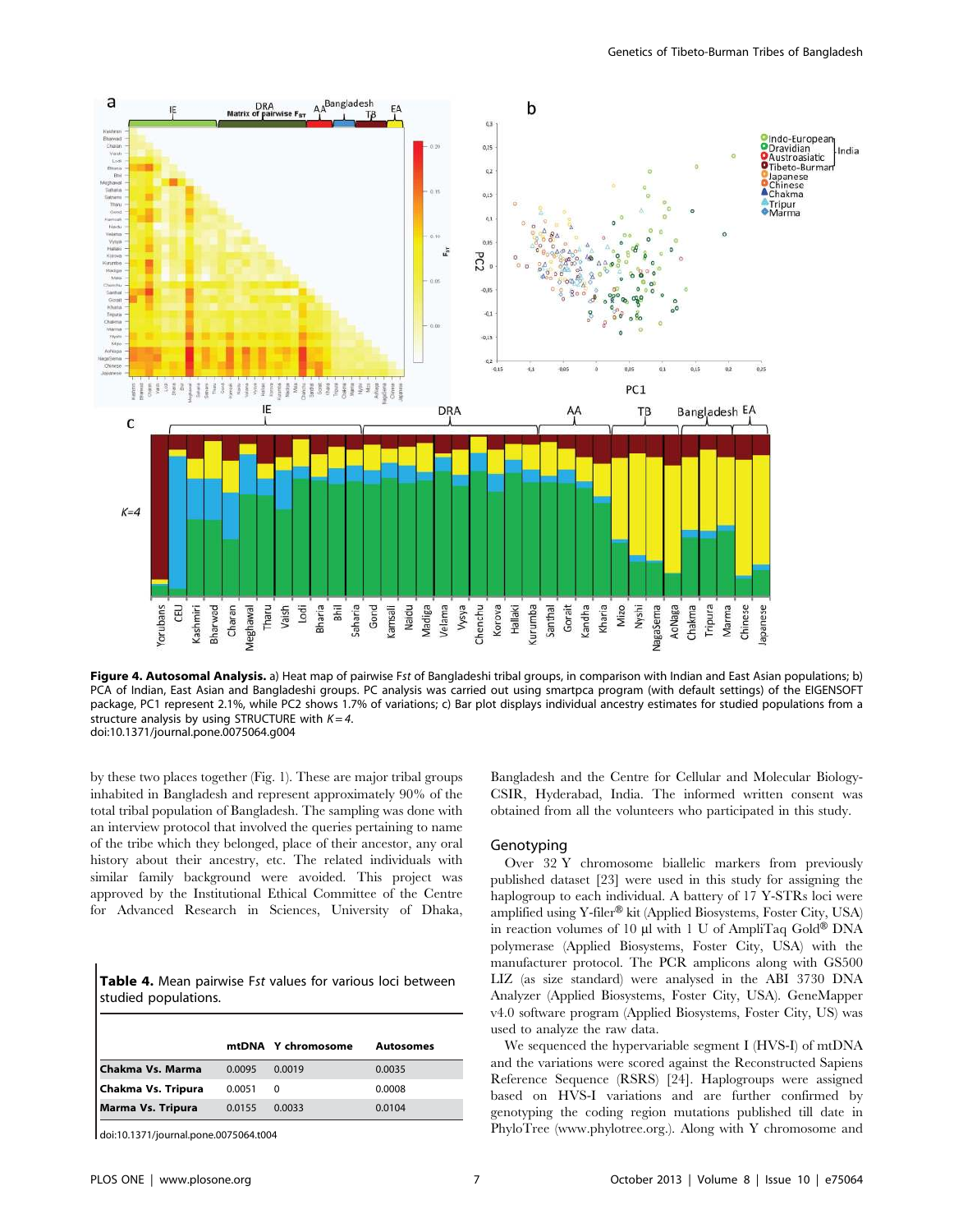mtDNA markers, 50 AIMs published elsewhere [20], were also genotyped to infer the ancestry of Bangladesh population.

## Statistical analysis

Fragment sizes of Y-STRs, were determined using the  $GeneMapper^®$  Analysis Software v4.0 and allele designations were based on comparison with allelic ladders provided by the manufacturer. Out of 17 loci obtained, two DYS385 loci were excluded from the current analyses because they could not be distinguished using the typing method employed. DYS 389I (DYS 389cd) was subtracted from DYS389II and re-named DYS389ab. Thus, all the analysis linked with Y-STRs data were carried out with 15 loci. A median-joining network, resolved with the MP algorithm, was constructed using the Network package (version 4.5.0.2) (www.fluxus-engineering.com). The age of O2a1-M95 and O3a2c1- M134 was estimated from microsatellite variation within the haplogroup using the method described by Zhivotovsky et al. [25] and updated in Sengupta et al. [14].

Principal component analysis (PCA) for mtDNA and Y chromosomal haplogroups was performed using POPSTR, kindly provided by H. Harpending, and for autosomal SNP we used smartpca programme [26]. The analysis of molecular variance (AMOVA) was performed using Arlequin 3.5 [27]. For autosomal data, we filtered the combined data sets by using PLINK software 1.07 [28] to include only SNPs with a minor allele frequency  $>1\%$  and genotyping success  $>99\%$ . We calculated mean pairwise Fst values between populations for all autosomal SNPs using the approach of Cockerham and Weir [29] We ran STRUCTURE [30] for the pruned data set (46 SNPs) from  $K = 2$ to  $K=8$  (25 runs at each K) and selected the K (K = 4) that maximizes the posterior probability of the data, as explained by the developers [31] All structure runs performed 40,000 iterations after a burn-in of 50,000, following the default settings i.e. the admixture model, and assumed that allele frequencies were correlated.

#### References

- 1. Bangladesh Bureau of Statistics. Available: http://www.bbs.gov.bd/Home.aspx. Accessed 2013 Aug 16.
- 2. Maloney CT (1984) Tribes of Bangladesh and Synthesis of Bengali Culture. In: Mahmud S. Qureshi MS, editor. Tribal Cultures in Bangladesh. Rajshahi: Institute of Bangladesh Studies. pp. 5–52.
- 3. van Driem G (2001) Languages of the Himalayas: An Ethnolinguistic Handbook of the Greater Himalayan Region, containing an Introduction to the Symbiotic Theory of Language, Leiden: Brill. 1401p.
- 4. Blench R (2008) Re-evaluating the linguistic prehistory of South Asia. In: Toshiki Osada and Akinori Uesugi, editors. Kyoto: Indus Project, Research Institute for Humanity and Nature. pp. 159–178.
- 5. Metspalu M, Kivisild T, Metspalu E, Parik J, Hudjashov G, et al. (2004) Most of the extant mtDNA boundaries in south and southwest Asia were likely shaped during the initial settlement of Eurasia by anatomically modern humans. BMC Genet 5: 26.
- 6. Cordaux R, Weiss G, Saha N, Stoneking M (2004) The northeast Indian passageway: a barrier or corridor for human migrations? Mol Biol Evol 21: 1525–1533.
- 7. Reddy BM, Langstieh BT, Kumar V, Nagaraja T, Reddy ANS, et al. (2007) Austro-Asiatic tribes of Northeast India provide hitherto missing genetic link between South and Southeast Asia. PLoS ONE 2: e1141.
- 8. Kivisild T, Rootsi S, Metspalu M, Mastana S, Kaldma K, et al. (2003) The genetic heritage of the earliest settlers persists both in Indian tribal and caste populations. Am J Hum Genet 72: 313–332.
- 9. Chaubey G, Metspalu M, Kivisild T, Villems R (2007) Peopling of South Asia: investigating the caste-tribe continuum in India. Bioessays 29: 91–100.
- 10. Chaubey G, Metspalu M, Karmin M, Thangaraj K, Rootsi S, et al. (2008) Language shift by indigenous population: a model genetic study in South Asia. International Journal of Human Genetics 8: 41.
- 11. Thangaraj K, Naidu BP, Crivellaro F, Tamang R, Upadhyay S, et al. (2010) The influence of natural barriers in shaping the genetic structure of Maharashtra populations. PloS one 5: e15283.

# Supporting Information

Figure S1 Y chromosome haplogroups observed among the studied populations with major Y chromosome biallelic markers. (TIF)

Figure S2 Unrooted phylogenetic network of a M214 derived individuals.

(TIF)

Figure S3 Unrooted phylogenetic network Tree of all Bangladeshi Tibeto-Burmans with eight common Y-STRs. (TIF)

Table S1 mtDNA variations observed among the studied populations.

(DOC)

Table S2 Y-chromosome age estimates for haplogroups O2a and O3a3c among population groups of India E/SE Asia and Bangladesh.

(DOC)

Table S3 Y STR haplotype data of the studied populations. (DOC)

Table S4 Pairwise population Fst values for the autosomal analysis.

(XLS)

#### Acknowledgments

We thank all the volunteers who donated their blood samples for this study. We are grateful to the anonymous reviewers for their constructive suggestions in improving the quality of the manuscript.

## Author Contributions

Conceived and designed the experiments: NNG LS KT. Performed the experiments: NNG RT VKS AF AKP MS SA PV SK BKY AGR DSR. Analyzed the data: NNG RT GC. Contributed reagents/materials/ analysis tools: KT SSQ LS. Wrote the paper: GC KT RT NNG.

- 12. Sharma G, Tamang R, Chaudhary R, Singh VK, Shah AM, et al. (2012) Genetic affinities of the central Indian tribal populations. PloS one 7: e32546.
- 13. Tambets K, Tolk HV, Kivisild T, Metspalu E, Parik J, et al. (2003) Complex signals for population expansions in Europe and beyond. In: Bellwood P, Renfrew C, editors. McDonald Institute for Archaeological Research Monograph Series. Cambridge. pp. 449–458.
- 14. Sengupta S, Zhivotovsky LA, King R, Mehdi SQ, Edmonds CA, et al. (2006) Polarity and temporality of high-resolution Y chromosome distributions in India identify both indigenous and exogenous expansions and reveal minor genetic influence of Central Asian pastoralists. Am J Hum Genet 78: 202–221.
- 15. Underhill PA, Shen P, Lin AA, Jin L, Passarino G, et al. (2000) Y chromosome sequence variation and the history of human populations. Nat Genet 26: 358– 361.
- 16. Karafet TM, Lansing JS, Redd AJ, Reznikova S, Watkins JC, et al. (2005) Balinese Y-chromosome perspective on the peopling of Indonesia: genetic contributions from pre-neolithic hunter-gatherers, Austronesian farmers, and Indian traders. Human biology 77: 93–114.
- 17. Hammer MF, Karafet TM, Park H, Omoto K, Harihara S, et al. (2006) Dual origins of the Japanese: common ground for hunter-gatherer and farmer Y chromosomes. J Hum Genet 51: 47–58.
- 18. Sahoo S, Singh A, Himabindu G, Banerjee J, Sitalaximi T, et al. (2006) A prehistory of Indian Y chromosomes: evaluating demic diffusion scenarios. Proc Natl Acad Sci U S A 103: 843–848.
- 19. Chaubey G, Metspalu M, Choi Y, Mägi R, Romero IG, et al. (2011) Population Genetic Structure in Indian Austroasiatic speakers: The Role of Landscape Barriers and Sex-specific Admixture. Mol Biol Evol 28: 1013–1024.
- 20. Dhandapany PS, Sadayappan S, Xue Y, Powell GT, Rani DS, et al. (2009) A common MYBPC3 (cardiac myosin binding protein C) variant associated with cardiomyopathies in South Asia. Nat Genet 41: 187–191.
- 21. Reich D, Thangaraj K, Patterson N, Price AL, Singh L (2009) Reconstructing Indian population history. Nature 461: 489–494.